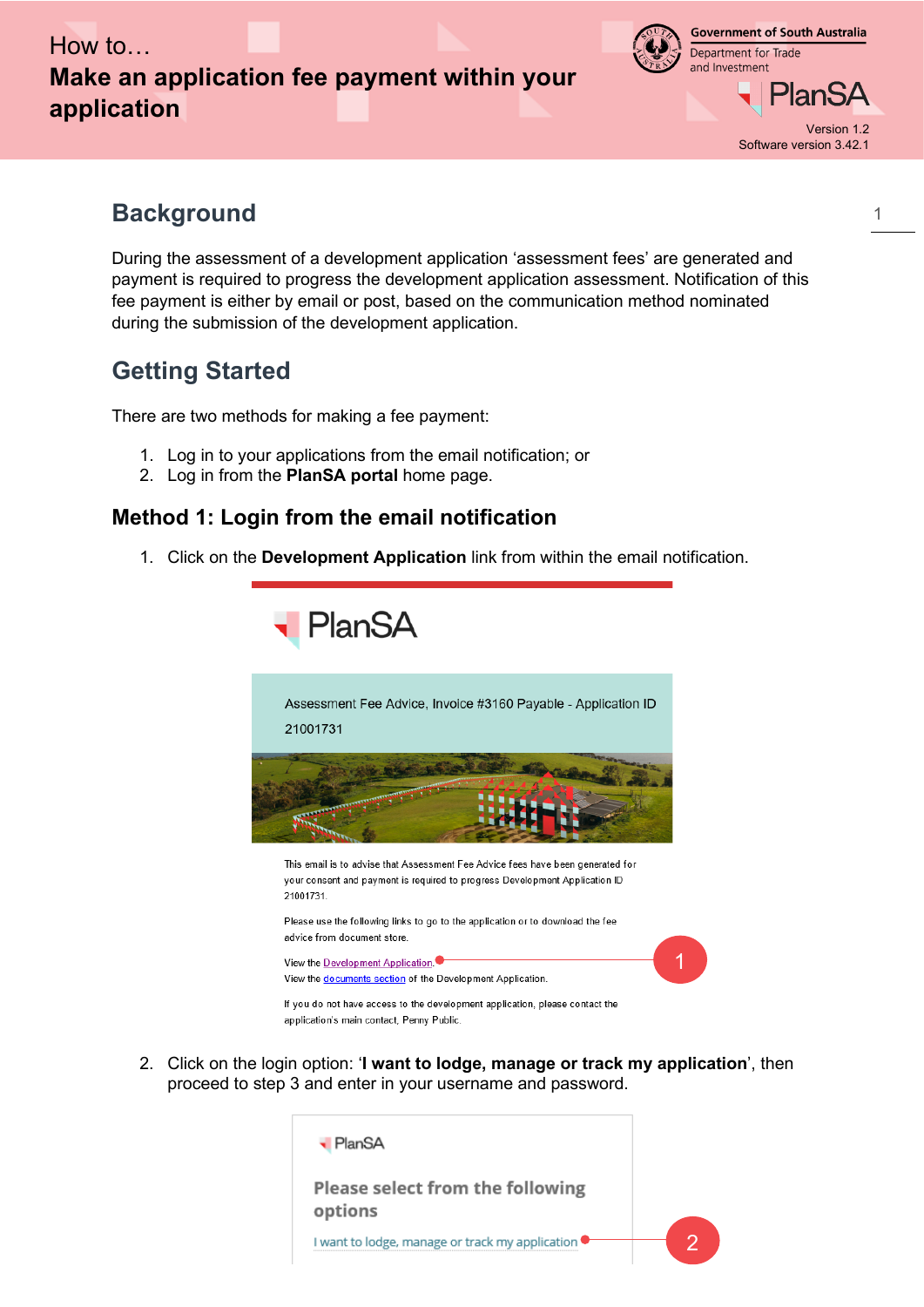

> **PlanSA** Version 1.2 Software version 3.42.1

> > 2

#### **Method 2: Login from the PlanSA portal home page** 1. Click on **Login Options** within the PlanSA site. 1**PlanSA** Register  $\beta$ Login Options  $\rightarrow$ Find something  $\alpha$ State snapshot ▼ Our planning system ▼ Resources \* Development applications ▲ Have your say  $\blacktriangledown$ News

2. Select the login option: '**I want to lodge, manage or track my application**'.

| Login options                                      | × |
|----------------------------------------------------|---|
| I want to lodge, manage or track my application    |   |
| I work as a Relevant Authority                     |   |
| I work for a Referral Body                         |   |
| I want to review my Accredited Professional status |   |

3. Enter your **username** and **password** within the **PlanSA** login window and click **LOG IN**.

| <b>-</b> PlanSA                      |               |
|--------------------------------------|---------------|
| penny.public                         |               |
|                                      |               |
| $\vee$ Remember me                   |               |
|                                      |               |
|                                      |               |
| Forgot your password?                | <b>LOG IN</b> |
| Forgot username?                     |               |
| Register for an online account       |               |
| Find out where you should lodge your |               |
| application                          |               |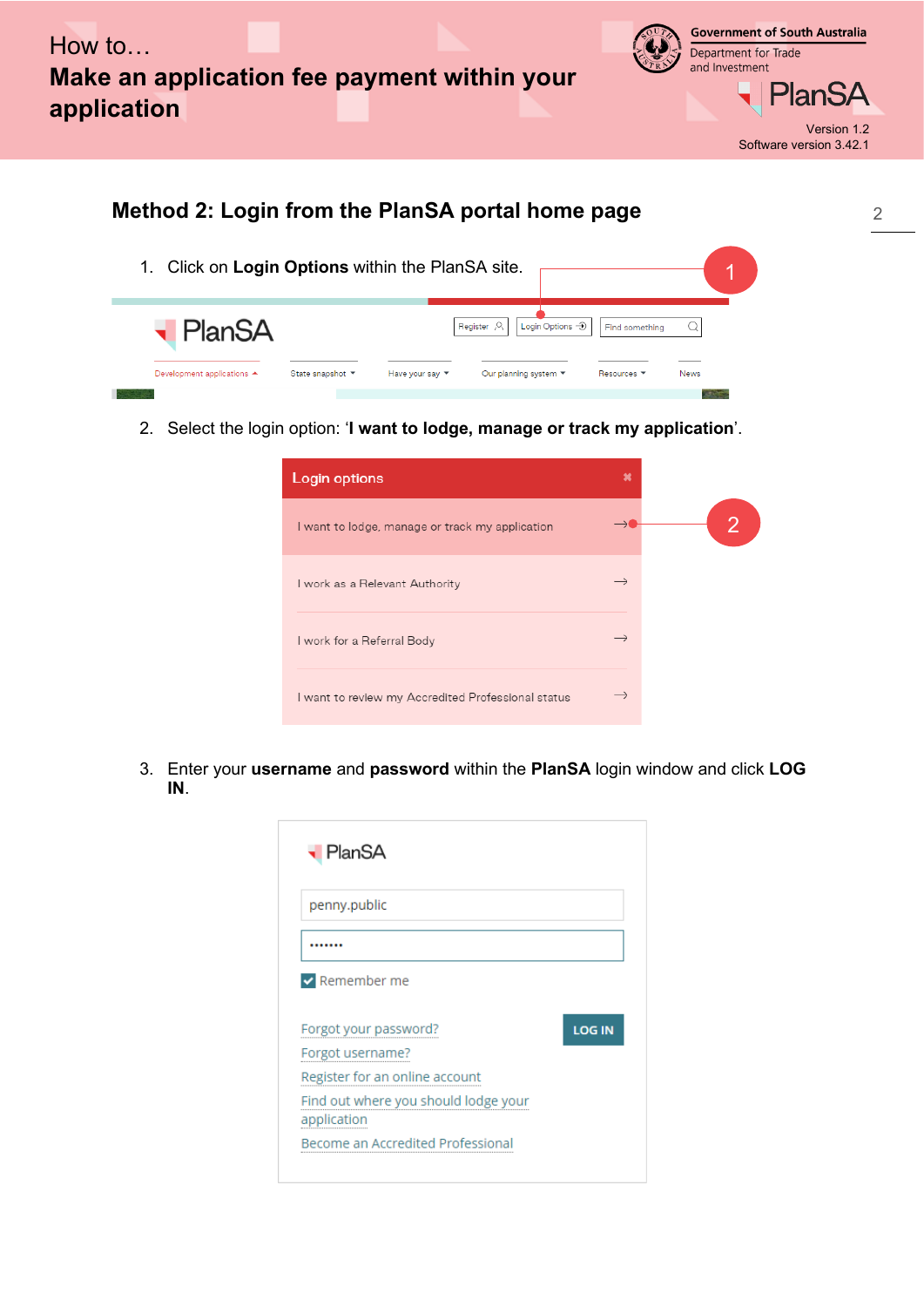



> **PlanSA** Version 1.2 Software version 3.42.1

4. Click on the application record with a 'Payment Require' status to view the action required within the **Status Detail** view.

| <b>Your applications</b>                                                                                                                                                                                                                         |                 |                                          |                                                | Search                        | Q + Advanced Search |                              |                | $\Theta$ Help |  |
|--------------------------------------------------------------------------------------------------------------------------------------------------------------------------------------------------------------------------------------------------|-----------------|------------------------------------------|------------------------------------------------|-------------------------------|---------------------|------------------------------|----------------|---------------|--|
|                                                                                                                                                                                                                                                  | This is the     |                                          |                                                |                               |                     |                              |                |               |  |
|                                                                                                                                                                                                                                                  | <b>TRAINING</b> |                                          |                                                |                               |                     |                              |                |               |  |
| Access an application submitted by someone<br>Start a new application<br>Submit mandatory building notification<br>Submit mandatory Re-Inspection notification<br>else<br><u>le permetero estatun e</u> permet                                   |                 |                                          |                                                |                               |                     |                              |                |               |  |
| <b>FOR YOUR ACTION (26)</b><br><b>UNDER ASSESSMENT (378)</b><br>DRAFT <sub>(9)</sub><br><b>LAND DIVISION CERTIFICATES (7)</b><br><b>CERTIFICATE OF OCCUPANCY (6)</b><br>FINALISED (56)<br><b>O</b> Help for this section<br>4<br>For your action |                 |                                          |                                                |                               |                     |                              |                |               |  |
| ID                                                                                                                                                                                                                                               | Owner           | Location                                 | <b>Nature Of Development</b>                   | <b>Relevant Authority</b>     | Lodged              | <b>Status</b>                |                | Days          |  |
| 21001885                                                                                                                                                                                                                                         | Bloggs          | 9 IDLA CR ENFIELD SA 5085                | Demolition and construction of new<br>dwelling | City of Port Adelaide Enfield | 3 Mar<br>2021       | Consent application required | 0 <sub>0</sub> | $\odot$ -     |  |
| 21001424                                                                                                                                                                                                                                         | <b>UserOne</b>  | LOT 675 UPPER STURT RD BELAIR SA<br>5052 | Office                                         | City of Mitcham               |                     | Payment required             | 00             | $\odot$ -     |  |

## 5. Click on **Make Payment** requiring your action.

| <b>STATUS DETAIL</b><br><b>CONTACTS</b><br><b>SUMMARY</b> | Application 21001424                                  |                                  |
|-----------------------------------------------------------|-------------------------------------------------------|----------------------------------|
|                                                           | This application currently requires 1 action from you |                                  |
| 5                                                         | Make Payment                                          |                                  |
|                                                           | <b>Planning consent</b>                               | Granted 24 Feb 2021<br>⋗         |
|                                                           | <b>Building consent</b>                               | Assessment in progress<br>◡      |
|                                                           | Verification                                          | ◆ Completed 24 Feb 2021          |
|                                                           | Fee Payable                                           | Payment required                 |
|                                                           | <b>Development approval</b>                           | Pending approval of all consents |
|                                                           | <b>Development application</b>                        | Pending approval of all consents |
|                                                           |                                                       |                                  |

6. Click on the '**Outstanding Fee Advice**' to be paid and then **Pay Invoice** to proceed.

| <b>Pay Fee Advice</b> |                                                   |            |                  |                                |  |  |
|-----------------------|---------------------------------------------------|------------|------------------|--------------------------------|--|--|
|                       | <b>Outstanding Fee Advices</b>                    |            |                  | <b>Q</b> Help for this section |  |  |
|                       | Please select the fee advice that you wish to pay |            |                  |                                |  |  |
| ID                    | <b>Description</b>                                | Amount     | Date             |                                |  |  |
| 3088                  | <b>Assessment Fee Advice</b>                      | \$1,680.00 | 24/02/2021 13:53 | 6                              |  |  |
| <b>CANCEL</b>         |                                                   |            |                  | <b>PAY INVOICE</b>             |  |  |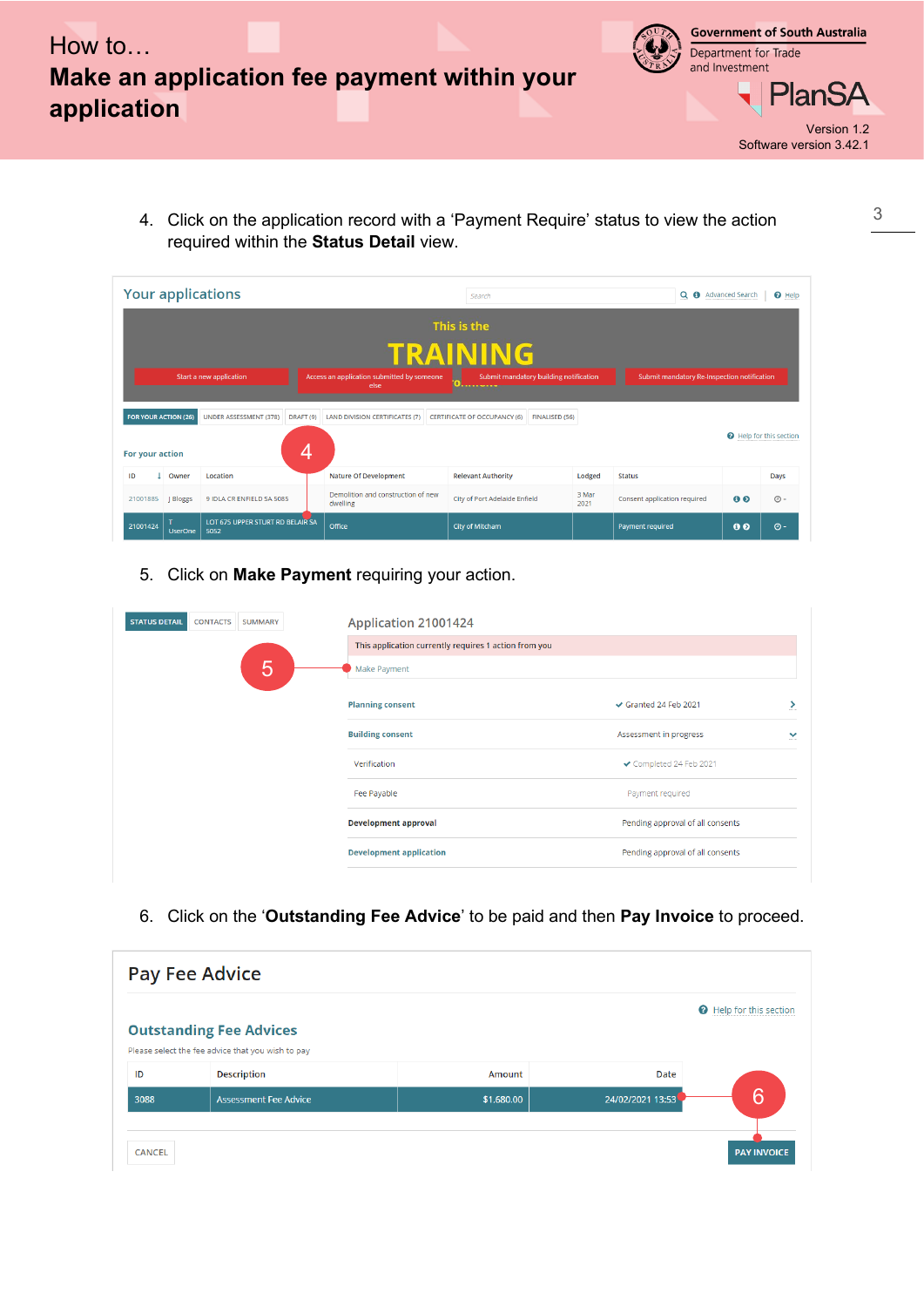



**PlanSA** 

Version 1.2 Software version 3.42.1

4

7. Click on **Pay with credit card**.

| Payment                                                                                                                                                                                                                                                                                          |             |
|--------------------------------------------------------------------------------------------------------------------------------------------------------------------------------------------------------------------------------------------------------------------------------------------------|-------------|
| 1. Click on the 'Pay with credit card' link below to pay by credit card through BPOINT. The link will open in a new tab.<br>2. Please keep both tabs open until the payment has completed.<br>3. Once the payment is complete, return to this tab and click Done.<br>$\Box$ Pay with credit card |             |
| <b>CANCEL</b>                                                                                                                                                                                                                                                                                    | <b>DONE</b> |

8. Provide your credit card details and then  $NEXT \rightarrow$  to confirm your payment.

| Important!                                 |                                                                                        |                                    |          |
|--------------------------------------------|----------------------------------------------------------------------------------------|------------------------------------|----------|
|                                            | Do not close the DAP Pay normal Fee Advice tab until the payment has been approved.    |                                    |          |
| DAP Pay normal Fee Advice - Dev X   BPOINT | $\times$                                                                               | $\Box$<br>$\overline{\phantom{0}}$ | $\times$ |
| $\rightarrow$<br>C<br>$\leftarrow$         | ■ bpoint.com.au/pay/5353109000000073?in_pay_token=34c41112-edbc-4af3-a20e-4b2cf7a67db5 |                                    |          |
|                                            | 8<br>oeivables Solution                                                                |                                    |          |
|                                            |                                                                                        |                                    |          |
|                                            | <b>Amount</b>                                                                          |                                    |          |
|                                            | AUD 1,680.00                                                                           |                                    |          |
|                                            | <b>Accepted Cards</b>                                                                  |                                    |          |
|                                            | <b>VISA</b>                                                                            |                                    |          |
|                                            | <b>Card number</b>                                                                     |                                    |          |
|                                            | $\bullet$<br>5105105105105100                                                          |                                    |          |
|                                            | CVD<br><b>Expiry date</b>                                                              |                                    |          |
|                                            | 99<br>$00\,$<br>123                                                                    |                                    |          |
|                                            | NEXT                                                                                   |                                    |          |
|                                            |                                                                                        |                                    |          |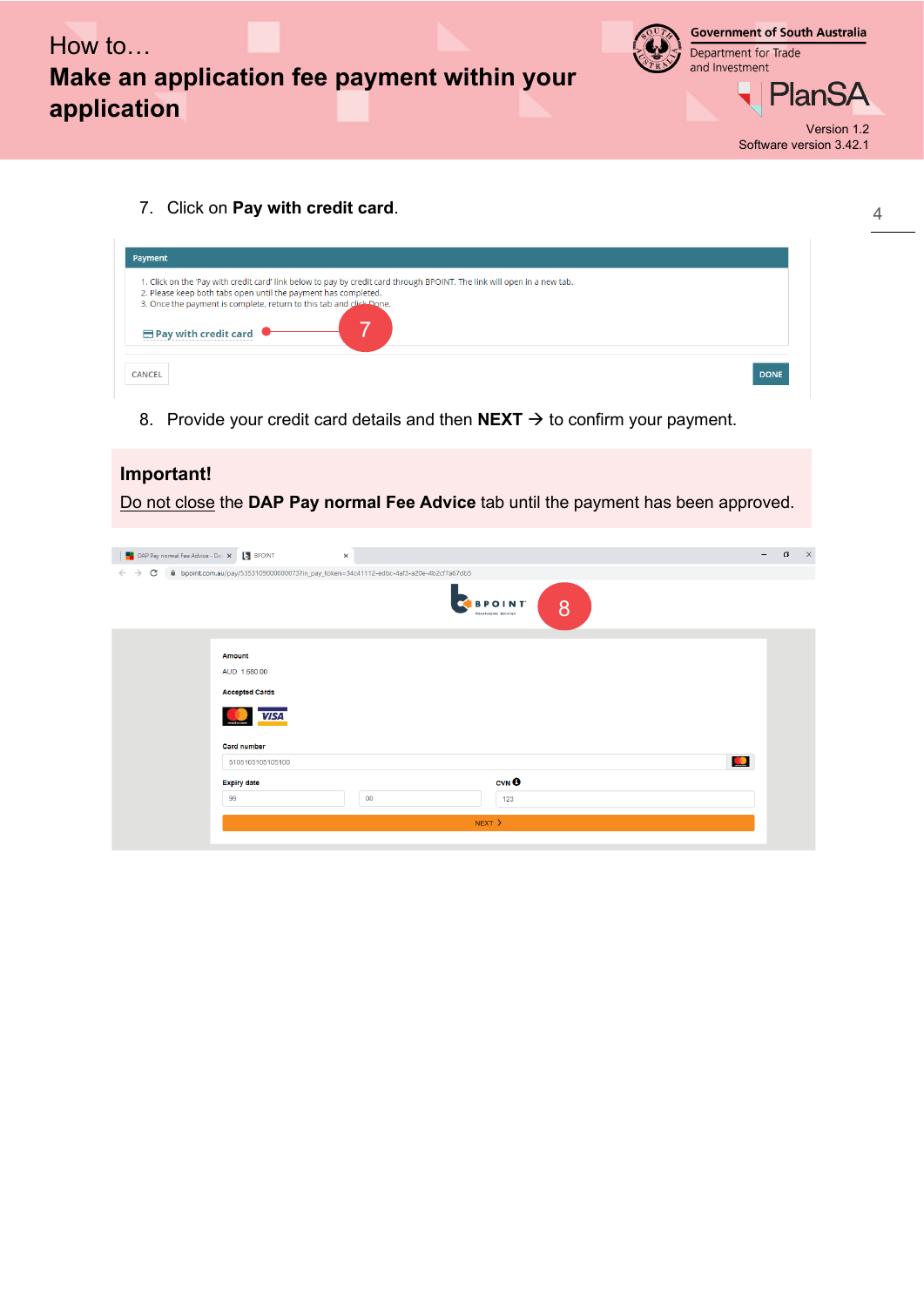

> Version 1.2 Software version 3.42.1

9. Review the payment details and then  $PAY \rightarrow$  to proceed with the payment.

| <b>Review Details</b> | $\times$     |  |
|-----------------------|--------------|--|
| Amount                | AUD 1,680.00 |  |
| <b>Card Number</b>    | 510510100    |  |
| <b>Expiry Date</b>    | 99/00        |  |
| <b>&lt; BACK</b>      | PAY >        |  |

10. An 'Approved' **Payment Result** shows and then use Ctrl + P to **Print** the screen.

| <b>Payment Result</b>                                     |                                                                              |  |  |  |  |
|-----------------------------------------------------------|------------------------------------------------------------------------------|--|--|--|--|
| <b>Transaction Status</b><br>10<br>Approved               |                                                                              |  |  |  |  |
| Amount                                                    | \$1,680.00                                                                   |  |  |  |  |
| <b>Transaction Number</b>                                 | 949583921                                                                    |  |  |  |  |
| 11676873921<br><b>Receipt Number</b>                      |                                                                              |  |  |  |  |
| <b>Processed Stamp</b>                                    | 2021-03-04 13:33:10 (Eastern time)                                           |  |  |  |  |
| Please print the screen for your records.                 |                                                                              |  |  |  |  |
|                                                           | If the payment was successful, a receipt will be sent to your email address. |  |  |  |  |
| Close this browser tab and proceed with your application. |                                                                              |  |  |  |  |

| 11. Close the 'DPTI Payment' browser tab.                                                                                                                                 |  |
|---------------------------------------------------------------------------------------------------------------------------------------------------------------------------|--|
| DAP Pay normal Fee Advice - Dev X (3) DPTI Payment<br>adptitraining.appiancloud.com/suite/sites/dap/page/applications/start-prod<br>C<br>$\rightarrow$<br><b>III</b> Apps |  |
| <b>USER PROFILE</b><br>YOUR APPLICATIONS                                                                                                                                  |  |
| Fee Advice Payment for Application 21001424                                                                                                                               |  |